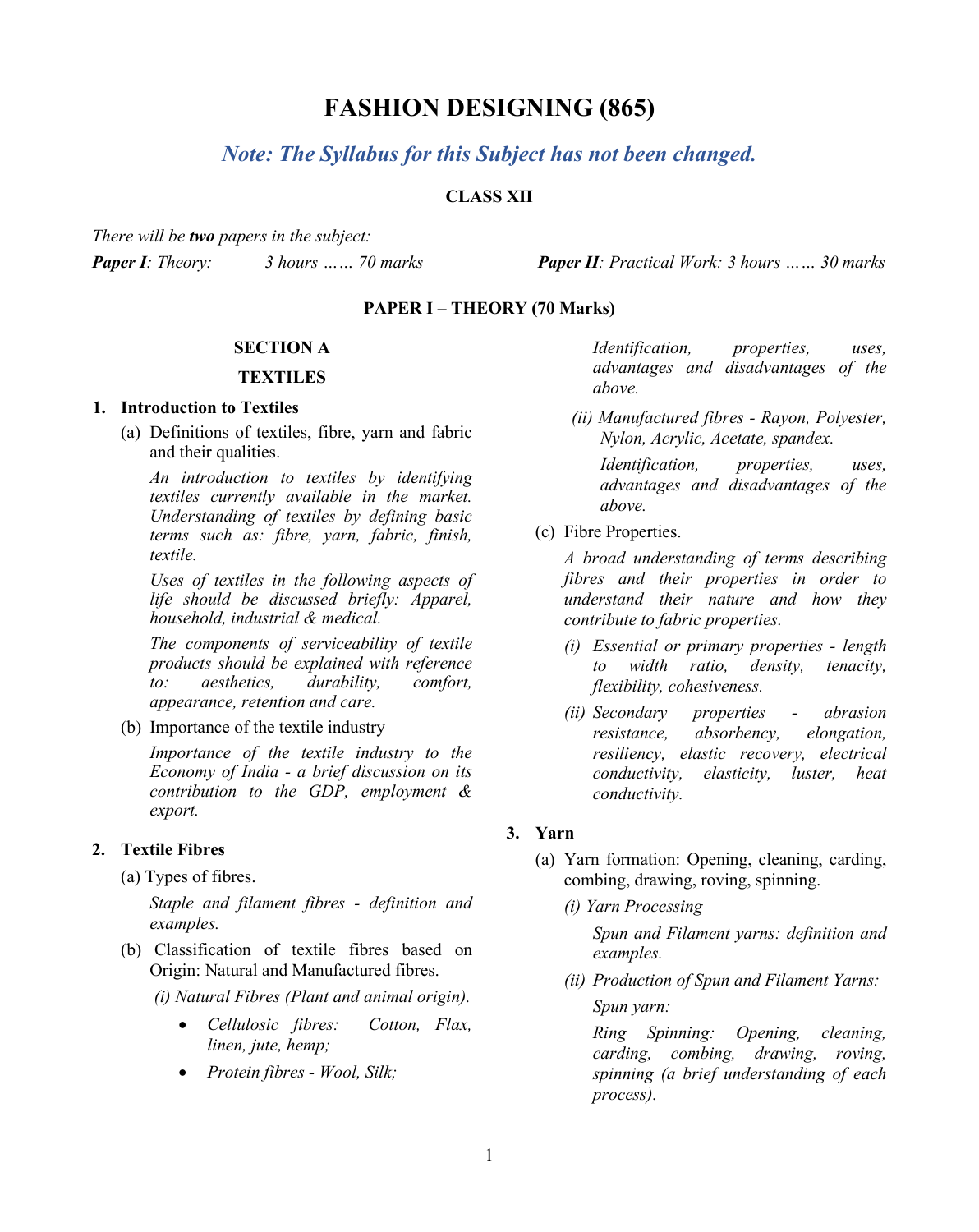*Filament yarn:*

*Chemical spinning: Types - Wet spinning, Melt spinning, Dry spinning (a brief understanding of each process).*

(b) Yarn twist.

*Importance, uses and advantages of yarn twist; amount of twist and how it contributes to strength and appearance.* 

*Types of yarns and their qualities - Single, Ply and Fancy.*

(c) Blends.

*Meaning, advantages and examples of blends.*

#### **4. Fabric Construction Techniques**

(a) Weaving: Characteristics, advantages, disadvantages and uses.

*Understanding basic terminology: Warp, weft and grain.*

*Process of weaving: a basic understanding of the loom and its operations;* 

*The three basic weaves:* 

*Plain Weave – its variations (Basket and Rib).* 

*Twill Weave –its variations (Uneven and Even)*

*Satin and Sateen Weave*

*A brief idea of construction, characteristics, advantages, disadvantages and uses of the above weaves.*

(b) Other fabric constructions: Knitting, Knotting (macramé), Crochet, Braiding and Lace - to be explained briefly.

*Basic understanding of the making, use and characteristics of the above.*

*Difference between woven and knit fabrics.*

(c) Non-Wovens – Leather, Suede, Fur, Felt, Plastics, Bonded, Fused and Laminated fabrics.

*Uses and characteristics of the above to be explained briefly.*

#### **5. Textiles in India**

(a) Significance of colour in India.

*Social, cultural and psychological importance of colour in India.*

(b) Indigenous dyes: Onion, Pomegranate, Henna (Mehendi), Turmeric and Beetroot.

*Using natural materials like Onion peels, Pomegranate peels, Marigold flowers, Coffee, Henna (Mehendi), Turmeric and Beetroot for dyeing of fabrics.* 

*Advantages of using natural dyes over synthetic dyes.*

(c) Indian Textiles: Paithani, Patola, Pochampali, Baluchar Butidar, Maheshwari, Mekhala Chadhar and Kanjeevaram.

 *Short notes on the following traditional saris with respect to origin, raw materials used, technique/s used, colours and designs: - Paithani, Patola, Pochampalli, Baluchari Maheshwari, Mekhala Chadhar and Kanjeevaram..*

(d) Drapes

Different sari drape styles in India:

- (i) Nine-yard Maharashtrian style
- (ii) Gujarati style
- (iii) Coorg style

*Description of the above drape styles along with sketching.*

#### **SECTION B**

# **FASHION AND APPAREL**

#### **6. History of Fashion in Europe: 1901-1950**

- (a) 1901-1920: Edwardian period / Labelle Epoque / World War I.
	- *A brief historical background; The effect of War on Fashions.*
	- *Influences on Fashion- The French couture, changing role of women, advent of the automobile and influence of the American high society.*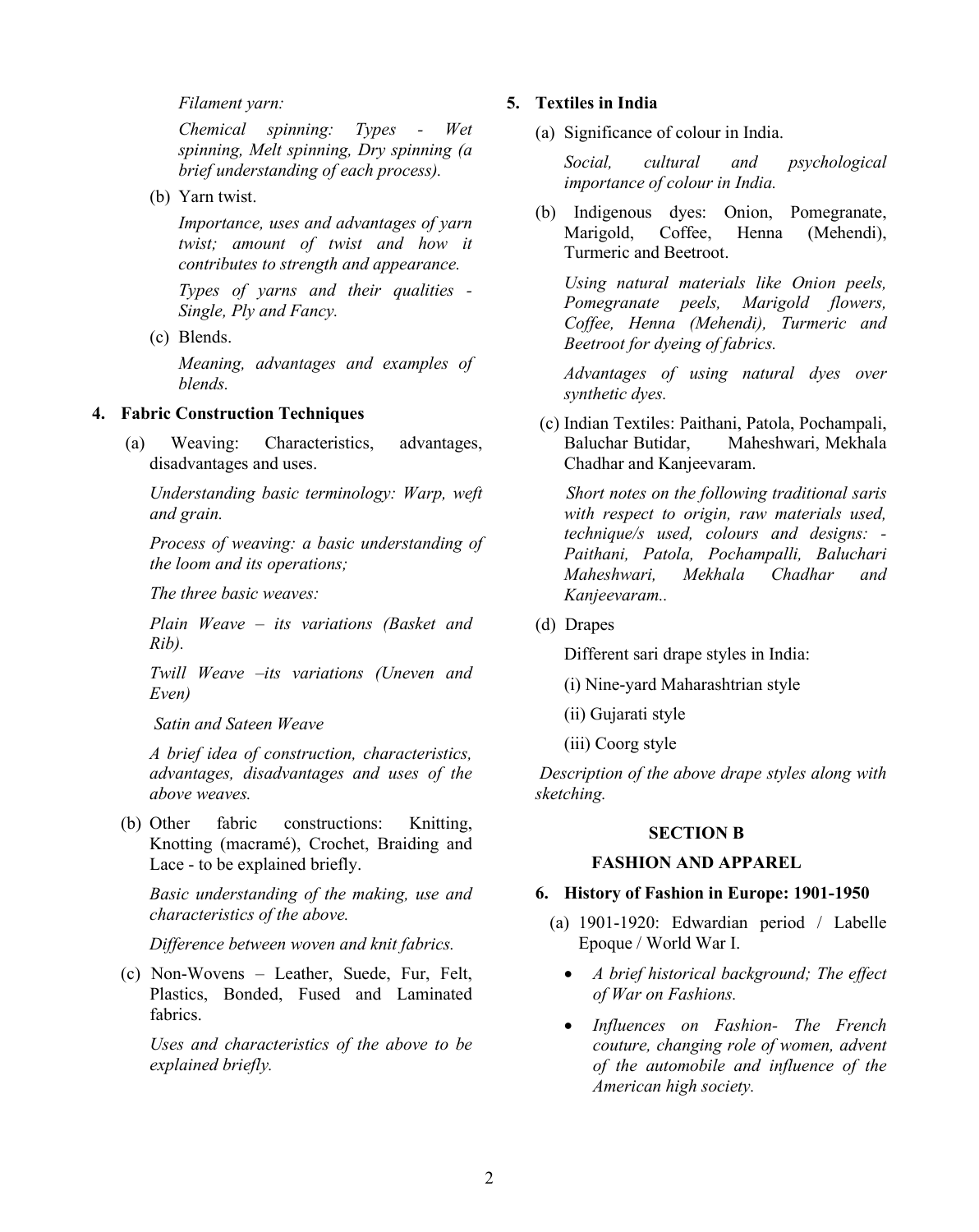- *1901-1908: Emphasis on S-shape silhouette – pigeon chest.*
- *1909-1914: Straight line Empire revival and the hobble skirt with tight bottoms*
- *1914-1918: World War I silhouette was wider and skirts grew shorter*
- *1918-1919: Post war styles, barrel shaped silhouettes*
- (b) 1941–1950: Frugal period / World War II, 1947 – New Look.

*Rationing of materials for Wartime utility clothing to Dior's New Look that added flare to the skirt.*

**7. History of Fashion in Europe: 1961-till date**

(a)  $1961 - 1970$ : Swinging Sixties / Hippies.

- *Growth and prosperity of top manufacturers;*
- *Revolutionary fashions;*
- *Introduction to miniskirts;*
- *Discontinuation of stockings and introduction of pantyhose;*
- *Pinafore dresses and knit fabrics;*
- *Retro fever.*
- (b) 1971– 1980: Disco Decade / Punk period.
	- *Craze of Disco fitness in 80's;*
	- *Street wear as shell suits;*
	- *Punk fashion accepted by all;*
	- *Skirt lengths varied from micro mini to maxi, flared trousers;*
	- *Platform shoes;*
	- *Kaftans.*
	- *Mix and match coordinated knitwear in fashion.*
- (c) 2001– till date.
	- *New developments in use of materials in the 21st Century;*
	- *Influence of Art and Celebrities on Fashion.*
- *NOTE: Units 6 and 7 to be taught with reference to:*
- *(1) Women's silhouettes*
- *(2) Invention and Innovation of fabrics and garments*
- *(3) Head gear and Hair-Styles*
- **8. Traditional Costumes of Women in India**

*The following traditional costumes of women are to be studied.*

- *Ghagra-choli and odhni of Rajasthan;*
- *Kurti, Daaman and Chunder of Haryana;*
- *Sari of Tamil Nadu;*
- *Pheran, skull cap, salwar and stole of Kashmir;*
- *Salwar–Kameez and dupatta of Punjab;*
- *Sari and blouse of Andhra Pradesh;*
- *Sharara & Gharara of Uttar Pradesh.*

*Identification and sketching of the above along with short notes on the given traditional wears in terms of materials, colours, pattern styles/ design and use.*

## **9. Traditional Costumes of Men in India**

*The following traditional costumes of men are to be studied:*

- *Jodhpuri Suit of Rajasthan;*
- *Achkan/ Sherwani/ Kurta: with mandarin collar or without collar of North India;*
- *Salwar / Churidar of Aligarh / Kutch;*
- *Cholu, dor and topi of the Gaddi Tribe of Himachal Pradesh;*
- *Surkha, waist-coat and cap of the Koli Fishermen of Maharashtra.*

*Identification and sketching of the above along with short notes on the given traditional wears in terms of materials, colours, pattern styles/ design and use.*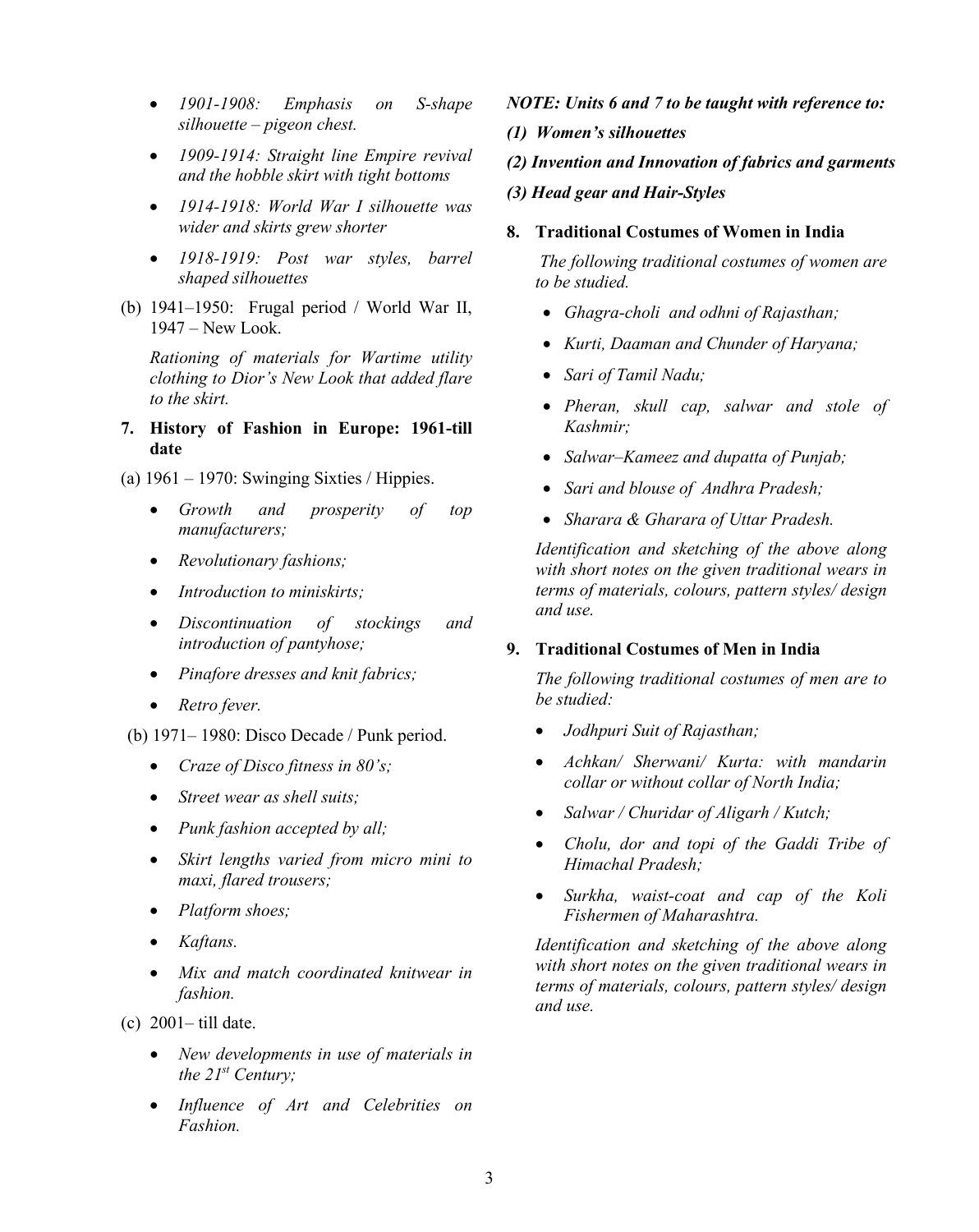# **PAPER II: PRACTICAL WORK (30 Marks)**

The Practical work will be evaluated by the teacher and a Visiting Examiner appointed locally and approved by the Council.

**A.** Candidates will be expected to complete the practical work listed below and maintain a **Journal** for the same.

**List of Practical Work to be done throughout the year**

**(1) Fibre Identification (demonstration): using microscope and burning test**

*Students have to write the aim, apparatus / materials, method, observations and inference. Fibres to be identified are mercerized and unmercerized cotton, jute, linen, cultivated silk, raw silk, wild silk, wool, rayon, nylon, polyester and acrylic.*

**(2) Basic Weaves**: Plain, Basket, Weft & Warp faced Rib, Uneven Warp & Weft faced Twill Weave and Even Twill Weave and Satin & Sateen Weave.

*All the above weaves to be made (one sample each approximately 12/12 cms square) using two colours of either satin ribbons 0.5 cms width or two colors paper strips. The samples have to be accompanied by aim, materials required, method. The properties and uses should be written along with it.*

**(3) Fabric Swatches**: 12 varieties of cotton, 4 to 6 types of silk, 1 to 3 samples of wool, 1 to 3 samples of rayon, jute, linen, nylon, 10 varieties of polyester, and 1 to 3 samples each of lace, crochet, knitted, leather, plastic, bonded, felt, fused, quilted, braided, cords, fur, narrow width fabrics.

*All fabric swatches should be 4/4 or 4/7 cms in size.*

- **(4) Ten Macramé'** knots with names: Square knot, Alternating Square knot, Spiral knot, Basket stitch, Snow flake design, Picot design, Half hitch, Diamond, Larks head, Monkey fist.
- **(5) Leaf & vegetable printing**: Three samples A4 size – (a) Leaf printing (b) Vegetable printing (c) Combination of leaf & vegetable printing.

*The above printing can be done on a T-shirt/blouse.*

- **(6) Sixteen tie-dye** samples (A4 Size) with write-up of aim, materials, equipment, method, dyeing recipes. Single and Double dyeing.
- **(7) Newspaper clippings** of textile inventions & new developments during the current academic year.
- **(8) Laundering and Finishing of textile fabrics** such as Cotton & Silk sarees, cotton shirt & blouses, Woolen cardigan, synthetics.
- (**9) Renovation and Repair, darning and patch work**
- **B. Practical Examination**

 **The Practical examination will be of three hours duration. Questions will be based on the following:**

- Simple tests on fibre identification, microscopic and physical appearance, burning tests, etc.
- Simple dyeing of clothes.
- Tie and Dye, using any two methods of tie and dye in one colour.
- Leaf and Vegetable printing
- Macramé' knots.
- Laundering and finishing of textile fabrics. Cotton & Silk saree, cotton shirt & blouse, Woolen cardigan, synthetics.
- Renovation and repairs, darning, patchwork.

# **ASSESSMENT**

#### **Marks out of 30 will be distributed as follows:**

Candidates will be required to submit a Journal containing a record of all the work done throughout the year, as part of Practical Work.

- Evaluation of the Journal by the Teacher (Continuous Evaluation) : 5 Marks
- Evaluation of the Journal by a Visiting Examiner : 5 Marks
- Practical Examination (to be evaluated by the Visiting Examiner) : 20 marks